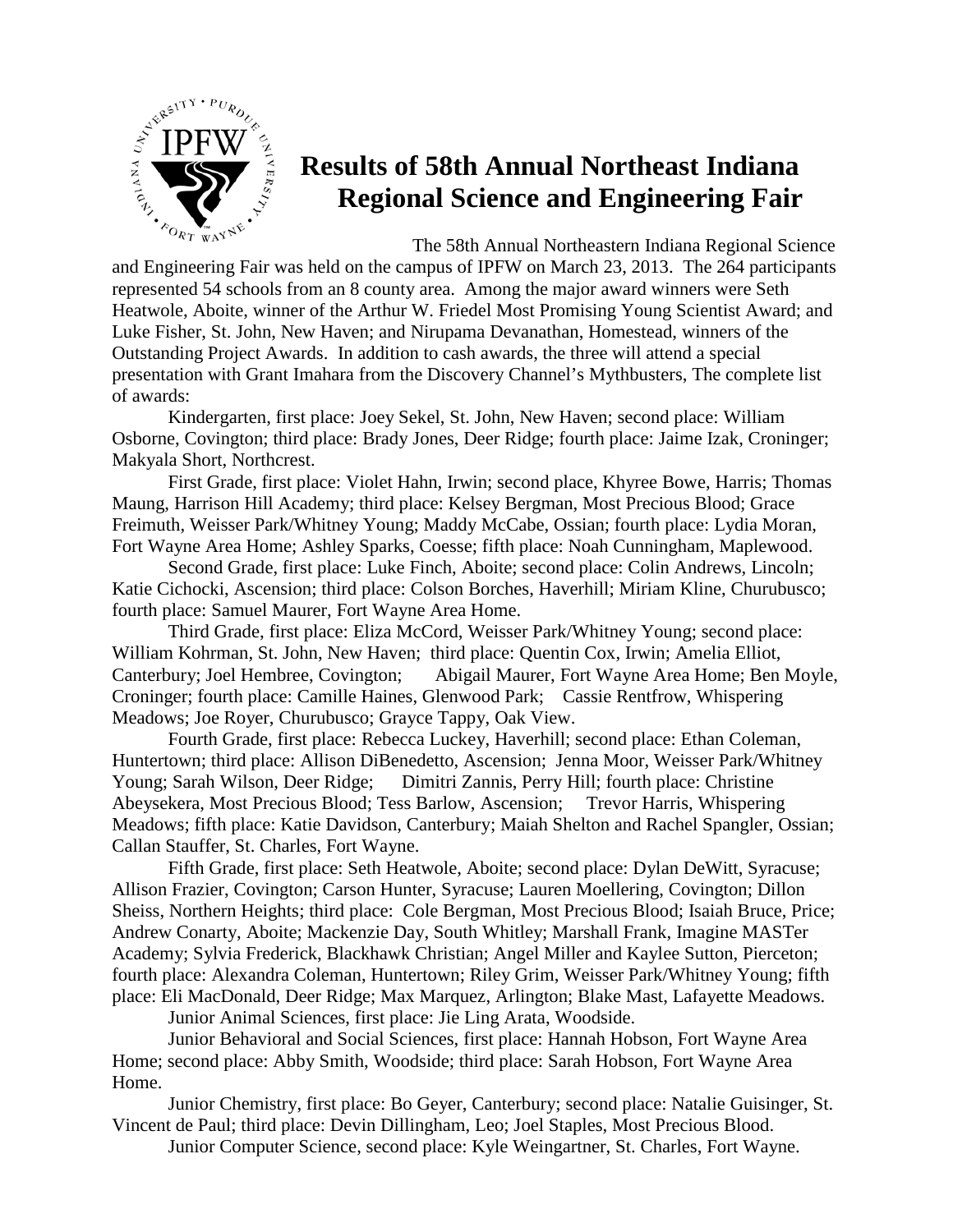Junior Earth & Planetary Science, second place: Annabella Cobos, St. Jude.

Junior Energy & Transportation, first place: Emma Case, Canterbury; second place: Charlotte Hagedorn, Summit; Kristian Stultz, Faith Christian Academy.

Junior Engineering: Electrical & Mechanical, first place: Tim Koller, Faith Christian Academy; second place: Jonas Anderson, Fort Wayne Area Home; third place: Luke Castleman, St. John, New Haven; Audrey Lord, Summit; Samantha Rohloff, St. Vincent de Paul.

Junior Engineering: Materials & Bioengineering, first place: Ryan Boyd, Canterbury. Junior Environmental Sciences: first place: Reese Crowell, Summit; second place:

Alexandra Bayes, St. Charles, Fort Wayne; Alexi Holzinger, Huntington Catholic; Alex Staples, Imagine MASTer Academy.

Junior Medicine & Health Sciences, first place: Luke Fisher, St. John, New Haven; second place: Reece Hoffman, St. Charles, Fort Wayne; third place: Aeleia Hughes, Canterbury; fourth place: Lily Bair, St. Jude; Mary Grace Bookmyer, St. Jude; fifth place: Colbi Nigh, St John the Baptist.

Junior Physics and Astronomy, first place: Brayton Goebel, St John the Baptist; second place: Collin Cahill, St. Charles, Fort Wayne; Cole Clements, Woodside.

Junior Plant Sciences, first place: John Paul Filler and Jonah Getty, St. Jude; second place: Lydia Lange, Leo; Michael Riles, St. John, New Haven.

Senior Cellular & Mollecular Biology, first place: Devanathan, Homestead.

Senior Computer Science, first place: Sang Jun Park, Homestead; second place: Tanner Henvey, Fort Wayne Area Home.

Senior Mathematical Sciences, first place: David Pan, Canterbury; second place, Andrew Danielson, Sunnybrook.

Senior Medicine & Health Sciences, first place: Haseeb Akbar, Canterbury.

ACRES Land Trust, \$50 gift certificate, preserve guide, t-shirt, invitation to annual meeting with 2 family members: Grace Steensma, Oak View; Emma Case, Canterbury; Annabella Cobos, St. Jude.

American Chemical Society; \$150 and Invitation to Annual Dinner Meeting: Bo Geyer, Canterbury; Natalie Guisinger, St. Vincent de Paul.

American Meteorological Society, certificate: Alexandra Bayes, St. Charles, Fort Wayne; Charlotte Hagedorn, Summit.

ASM Materials Education Foundation, certificate & medallion: Ryan Boyd, Canterbury. Association for Women Geoscientists, certificate: Alexi Holzinger, Huntington Catholic. Broadcom MASTERS, certificate and chance to apply to national competition: Emma

Case, Canterbury; Reese Crowell, Summit; Luke Fisher, St. John, New Haven; Brayton Goebel, St John the Baptist; Reece Hoffman, St. Charles, Fort Wayne.

Fort Wayne City Utilities Water Resource Award, engraved plaque: Weston Story, Northern Heights; Michael Riles, St. John, New Haven.

Fort Wayne Children's Zoo Healthy Planet Award, \$50 zoo gift certificate: William Kohrman, St. John, New Haven.

Fox Island Alliance, membership, certificate, and \$50: Cassandra Smith, St. Charles, Fort Wayne; Grace Steensma, Oak View; Alexandra Bayes, St. Charles, Fort Wayne; Annabella Cobos, St. Jude.

Huntington University, certificate and \$50: Haseeb Akbar, Canterbury; Nirupama Devanathan, Homestead; Bo Geyer, Canterbury; David Pan, Canterbury.

Institute of Electrical and Electronic Engineers, first place, \$50: Emma Case, Canterbury; Luke Castleman, St. John, New Haven; second place, \$25: Alexandra Bayes, St. Charles, Fort Wayne; Reese Crowell, Summit.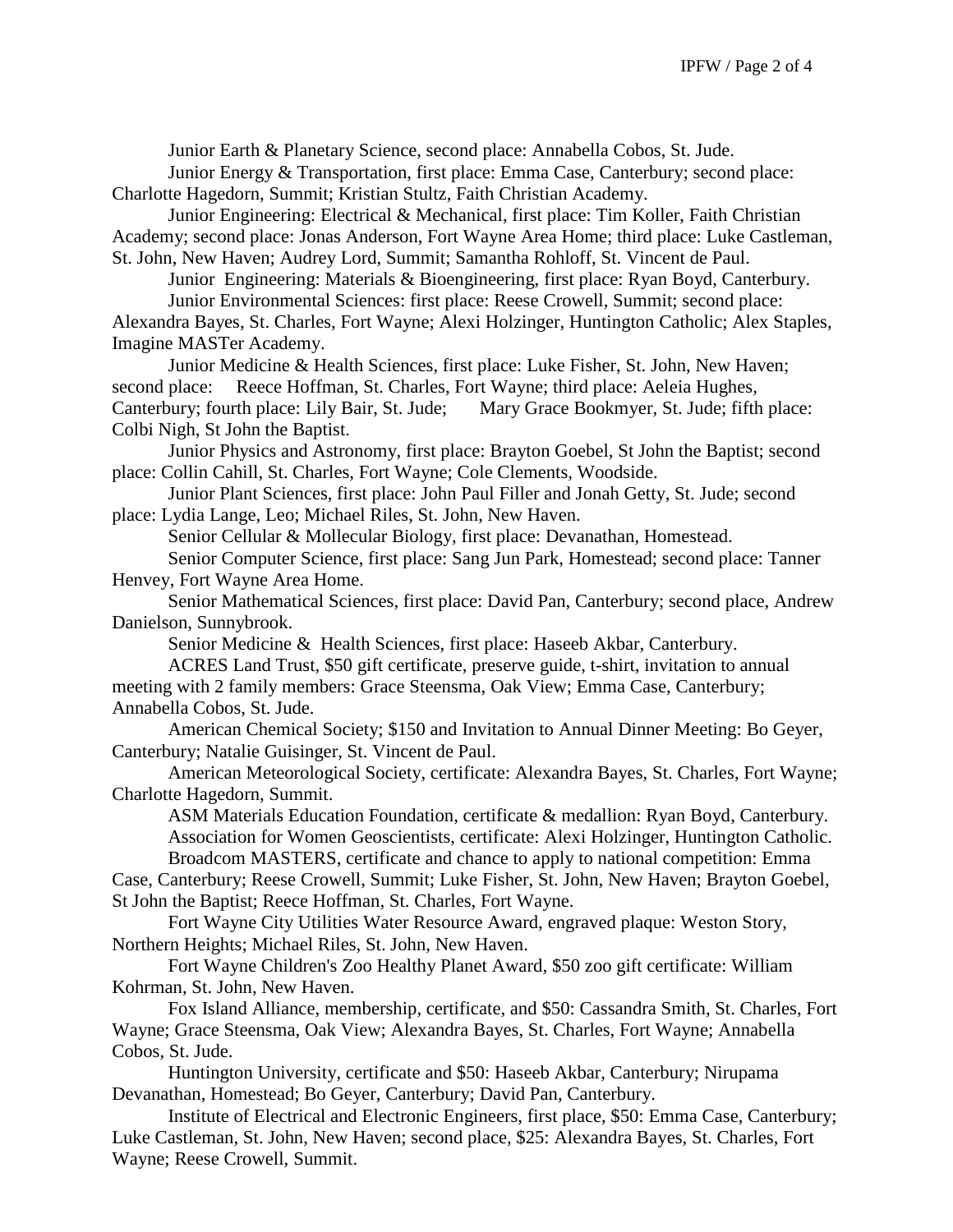Intel Excellence in Computer Science Award, \$200 and certificate: Sang Jun Park, Homestead.

IPFW Department of Psychology; Amazon.com Gift Certificate: Hannah Hobson, Fort Wayne Area Home.

Isaac Knapp District Dental Society Award, \$50 and certificate: Joey Sekel, St. John, New Haven; Dominique Alexander, Jefferson.

Mu Alpha Theta Mathematics Honor Society, certificate: David Pan, Canterbury.

National Oceanic & Atmospheric Administration, certificate & medallion: Annabella Cobos, St. Jude.

National Society of Professional Engineers, certificate, lapel pin: Emma Case, Canterbury.

Northeast Indiana Veterinary Medical Association, cash award: Tess Barlow, Ascension; Marshall Frank, Imagine MASTer Academy; Jordyn Leininger, Pierceton; Olivia Warden, St. John, New Haven; Jie Ling Arata, Woodside.

Little River Wetlands Project, \$25 gift certificate, membership: Grace Steensma, Oak View; Annabella Cobos, St. Jude.

Purdue University School of Agriculture, certificate: Devin Dillingham, Leo.

Ricoh Corporation, certificate: Kristian Stultz, Faith Christian Academy.

Science and Regulatory Consultants, best study design, elementary, \$25: Dillon Sheiss, Northern Heights; junior, \$50: Brayton Goebel, St John the Baptist; senior, \$50, David Pan, Canterbury.

Society of Manufacturing Engineers, Fort Wayne Chapter 56, elementary, \$25: Kelsey Bergman, Most Precious Blood; Daniel Coker, Canterbury; Ahnay Hering, Canterbury; Donnie Hoekema, Arlington; Brady Jones, Deer Ridge; Gracie Rose, Oak View; Junior or Senior, \$50: Jonas Anderson, Fort Wayne Area Home; Ryan Boyd, Canterbury.

Tek Venture Maker Award; \$25, t-shirt, 2 tickets to Maker Faire, 1 month membership to Maker Station: Jonas Anderson, Fort Wayne Area Home; Emma Case, Canterbury.

U.S. Air Force, certificate, computer backpack, charger stand & flash jotter: Jonas Anderson, Fort Wayne Area Home; Luke Castleman, St. John, New Haven; Bo Geyer, Canterbury; Tanner Henvey, Fort Wayne Area Home.

U.S. Army, certificate, messenger bag, and medallion: Sang Jun Park, Homestead; certificate and messenger bag: Haseeb Akbar, Canterbury; Annabella Cobos, St. Jude; Andrew Danielson, Sunnybrook; Nirupama Devanathan, Homestead.

U.S. Metric Association; Certificate: Ryan Boyd, Canterbury.

U.S. Navy and Marine Corps, certificate, medallion, and \$50 gift certificate to Academy of Applied Science: David Pan, Canterbury; Sang Jun Park, Homestead; certificate and medallion: Molly Puitz, St John the Baptist; Kyle Weingartner, St. Charles, Fort Wayne.

U.S. Health and Human Services, Public Health Service, certificate signed by Surgeon General and medallion: Reece Hoffman, St. Charles, Fort Wayne.

Friedel Director's Award -- Best in Each Elementary Grade, \$50, Kindergarten: Joey Sekel, St. John, New Haven; First Grade: Violet Hahn, Irwin; Second Grade: Luke Finch, Aboite; Third Grade: Eliza McCord, Weisser Park/Whitney Young; Fourth Grade: Rebecca Luckey, Haverhill; Fifth Grade:Seth Heatwole, Aboite.

Arthur W. Friedel Most Promising Young Scientist Award—Elementary, \$100 and special presentation by Mythbusters' Grant Imahara: Seth Heatwole, Aboite.

Outstanding Project Award, certificate, \$100, and special presentation by Mythbusters' Grant Imahara, senior: Nirupama Devanathan, Homestead; junior: Luke Fisher, St. John, New Haven.